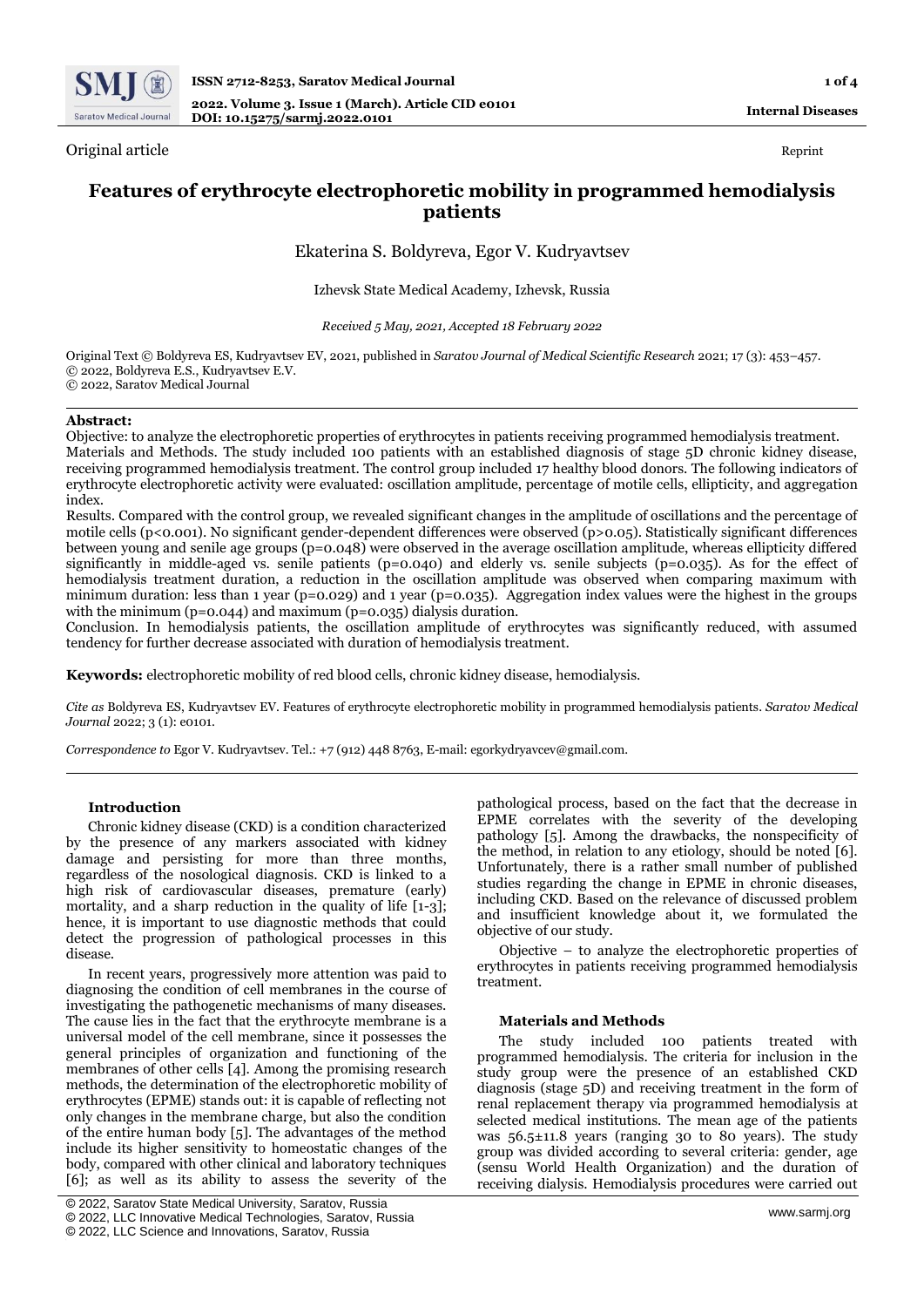

in the city of Izhevsk (Clinical Hospital No. 6 of the Ministry of Healthcare of Udmurt Republic; joint-stock company Medical Service Solutions; a separate division of Fresenius Nephrocare LLC). The procedures were performed for 4-4.5 hours 3 times a week using polysulfone dialyzers. To identify the features of cell membrane disorders, we used a comparison group, which included 17 virtually healthy individuals (blood donors of the State Healthcare Institution Republican Blood Transfusion Station of the Ministry of Healthcare of Udmurt Republic), comparable in terms of their age and gender.

The determination of EPME was conducted using the Cyto-Expert kit (open joint-stock company Axion-Holding LLC, Izhevsk, YuMGI.941413.001 2010) and WT-Cell software (Westrade LLC), which provided the capability to detect and evaluate motion parameters of living cells under the action of an alternating electric field with specified characteristics, using a video camera connected to the eyepiece of the Biolam light microscope. For the study, venous blood was taken from the patient's fistula prior to the hemodialysis procedure. Suspension medium for electrophoresis had the following composition: 1 mL of 5% glucose solution  $+ 1$  drop (0.05 mL) of native blood of the subject. An amount of 40-50 µL of the resulting erythrocyte suspension was placed in the center of the working area of the retractable platform with a dispenser. The drop was covered with a cover slip, positioned strictly symmetrically with respect to black graphite electrodes, after which a voltage of 30 V was applied to the electrodes with a frequency of changing the polarity of the current direction on the electrodes of 0.25 Hz. Accordingly, electrical current of 0.01 mA was maintained in the working area.

In the course of the examination, the following indicators were identified, recorded by the program during the analysis of the suspension medium: mean oscillation amplitude of erythrocytes, mean percentage of motile cells, mean ellipticity of erythrocytes, and mean aggregation index.

Statistical data processing was carried out using Statistica 13 (2018, version 13.5.0.17) and Microsoft Excel 2016. The data were presented as М±σ (M is the arithmetic mean, σ is the standard deviation). The normality function of the distribution of parameter values was evaluated via the Kolmogorov-Smirnov test. Statistical significance of differences in sample means was assessed via the Mann-Whitney test (T). Significant differences were assumed at p≤0.05.

## **Results**

Mean oscillation amplitude of blood erythrocytes in patients receiving hemodialysis was 10.2±4.7 µm vs. 21.3±8.5  $\mu$ m in the comparison group (p<0.001). Mean percentage of motile cells in the study group was 69.5±18.6% vs. 89.8±9.9% in the comparison group (p>0.05). Mean ellipticity in the study group (70.2±3) differed slightly from the control group  $(68.6\pm2.9)$  (p<0.05). Mean aggregation index in the study group was  $24.8\pm16.2$  vs.  $20.9\pm11.7$  in the comparison group (p>0.05).

At the next stage, patients receiving programmed hemodialysis treatment were divided into groups by their gender, age and dialysis duration, and differences in these indicators were analyzed within those groups.

As for gender-dependent differences in the study group (*Table 1*), 46 patients were women aged 57.8±13.9 years and 54 subjects were men aged 55.4±13.9 years, the duration of

[ © 2022, Saratov State Medical University, Saratov, Russia

the dialysis was on average 4.0±4.3 years for women and 3.5±3.7 years for men. The analysis revealed that there were no significant gender-based differences in all four indicators in the study group.

Age groups were arranged according to the criteria of the World Health Organization (*Table 2*). The first group (young age, 25-44 years old) comprised 25 patients, including 14 men (56%) and 11 women (44%) 37.2±4.48 years of age. The second group (middle age, 45-60 years old) encompassed 29 patients, including 19 men (65.5%) and 10 women (34.5%) 53.7±4.8 years of age. The third group (elderly, 61-75 years old) contained 40 patients, including 18 men (45%) and 22 women (55%) 67.2 $\pm$ 3.7 years of age. The fourth group (senile age, 76-90 years) enrolled 6 patients, including 3 men (50%) and 3 women (50%) aged 79.5±2.9 years. Statistical analysis demonstrated that statistically significant difference (p<0.05) in the average oscillation amplitude was detected solely between the patients of young and senile groups. When comparing the age dynamics of erythrocyte ellipticity, its increase was revealed in senile hemodialysis patients, compared with all other age groups, except for the young  $(p<0.05)$ . Age differences in the percentages of motile cells and aggregation index values were not detected (p>0.05).

As far as the duration of the dialysis treatment goes, five groups were distinguished. Group I (dialysis duration less than a year) enrolled 14 patients, including 10 men (71.4%) and 4 women (28.6%) aged  $63.9 \pm 13.1$  years; mean duration of the dialysis period was  $0.5 \pm 0.2$  years.

Group II (dialysis duration of 1 year) involved 23 patients, including 10 men (43.5%) and 13 women (56.5%) aged 59.4±14.5 years; mean dialysis duration was 1.1±0.2 years. Group III (dialysis duration of 2 to 5 years) encompassed 40 patients, including 22 men (55%) and 18 women (45%) aged 53.2±13.8 years; mean dialysis duration of 2.8±0.9 years. Group IV (dialysis duration of 6 to 10 years) comprised 16 patients, including 9 men (56.3%) and 7 women (43.7%) aged 55.1±10.8 years; mean dialysis duration of 7.8±1.3 years. Group V (dialysis duration of over 10 years) contained 7 patients, including 3 men (42.9%) and 4 women (57.1%) aged 54.7±15.9 years, the mean duration of dialysis treatment was 14,9±2.8 years. The statistical analysis demonstrated that an increase in the dialysis duration led to progressive deterioration in EPME indicators (*Table 3*): mean oscillation amplitude was reduced in group V against groups I and II by 1.5 times (from 11.7 $\pm$ 5.4 µm to 7.4 $\pm$ 2.5 µm, p<0.05). There were differences in the mean aggregation index between groups I and III ( $p < 0.05$ ) and groups III and V ( $p < 0.05$ ). Ellipticity and the proportion of motile cells did not undergo significant changes with an increase in the duration of hemodialysis.

**Table 1. Gender-dependent distribution of mean values of electrophoretic mobility indicators of erythrocytes, М±σ**

| Indicator                  | Women           | Men             |       |
|----------------------------|-----------------|-----------------|-------|
| amplitude,<br>Oscillation  | $10.0 + 5.0$    | $10.2 + 4.4$    |       |
| μm                         |                 |                 |       |
| motile<br>οf<br>Percentage | $68.8 \pm 20.7$ | $70.2 \pm 16.8$ |       |
| erythrocytes, %            |                 |                 | >0.05 |
| Ellipticity                | $70.0 \pm 2.8$  | $70.4 + 3.2$    |       |
| Erythrocyte aggregation    | $25.1 + 16.8$   | $24.5 + 15.9$   |       |
| index, %                   |                 |                 |       |

<sup>©</sup> 2022, LLC Innovative Medical Technologies, Saratov, Russia

<sup>©</sup> 2022, LLC Science and Innovations, Saratov, Russia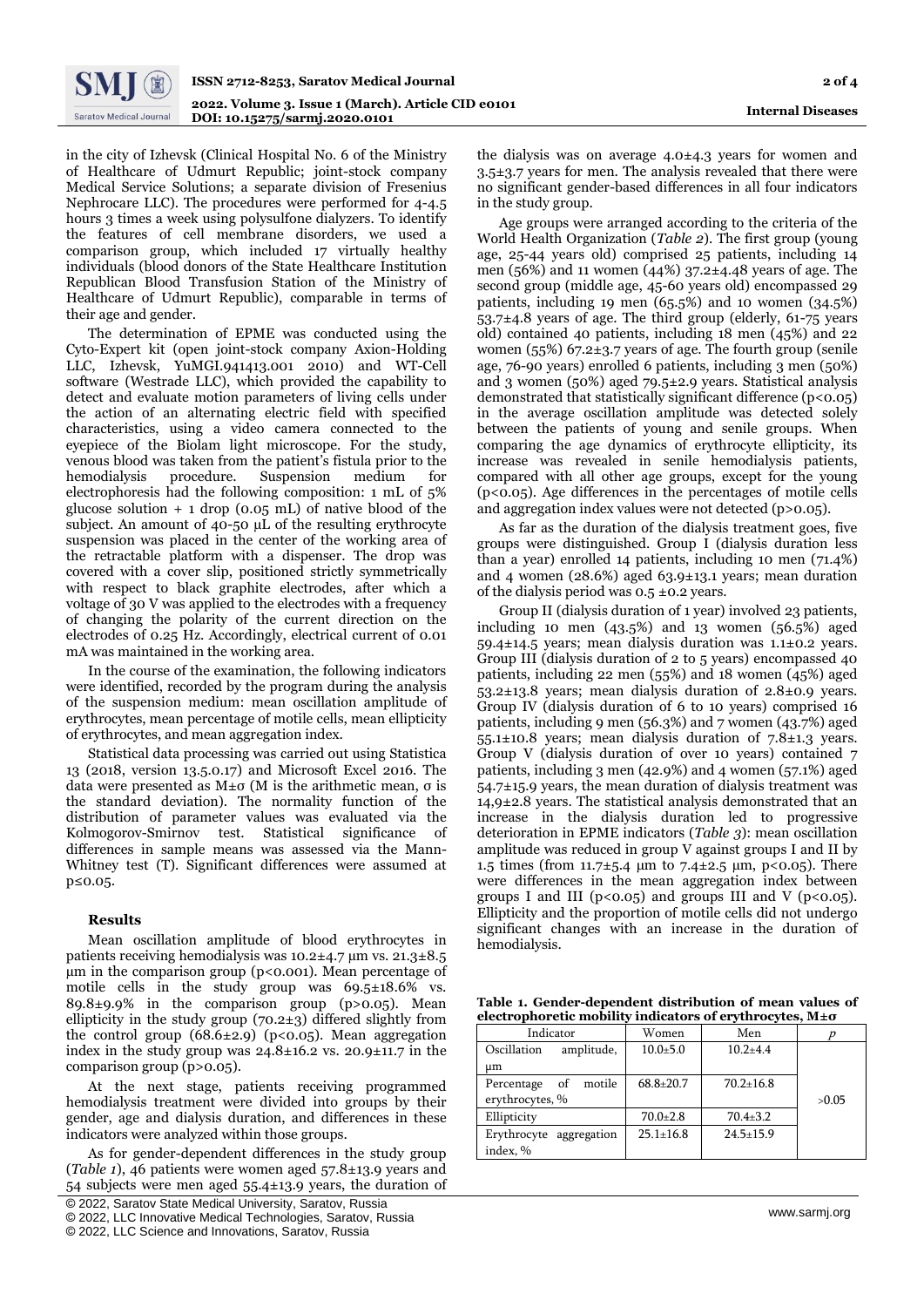

|                                                                   | Table 2. Age-dependent distribution of mean values of |  |  |  |  |  |
|-------------------------------------------------------------------|-------------------------------------------------------|--|--|--|--|--|
| electrophoretic mobility indicators of erythrocytes, $M\pm\sigma$ |                                                       |  |  |  |  |  |
|                                                                   |                                                       |  |  |  |  |  |

| Indicator     | Ī               | П               | Ш               | IV           | $\overline{p}$ |
|---------------|-----------------|-----------------|-----------------|--------------|----------------|
|               | (Young)         | (Middle         | (Elderly)       | (Senile)     |                |
|               |                 | age)            |                 |              |                |
| Oscillation   | $9.0 + 4.9$     | $9.9 + 4.6$     | $10.9 + 4.9$    | $11.7 + 1.8$ | $p_{1+}$       |
| amplitude,    |                 |                 |                 |              | 0.048          |
| μm            |                 |                 |                 |              |                |
| Percentage    | $65.5 \pm 21.0$ | $73.4 \pm 15.6$ | $68.6 \pm 19.5$ | $73.4 + 15.$ | >0.05          |
| of<br>motile  |                 |                 |                 |              |                |
| erythrocytes, |                 |                 |                 |              |                |
| $\frac{0}{0}$ |                 |                 |                 |              |                |
| Ellipticity   | $70.4{\pm}3.0$  | $69.8 \pm 2.5$  | $69.9 \pm 3.1$  | $73.4 + 3.3$ | $p_{2-4}$      |
|               |                 |                 |                 |              | $= 0.040$      |
|               |                 |                 |                 |              | $p_{b+1}$      |
|               |                 |                 |                 |              | 0.035          |
| Erythrocyte   | $22.2 + 17.1$   | $24.3 + 13.7$   | $26.7 + 16.7$   | $25.5 + 22.$ | >0.05          |
| aggregation   |                 |                 |                 | 6            |                |
| index, %      |                 |                 |                 |              |                |

#### **Table 3. Age-dependent distribution of mean values of electrophoretic mobility indicators of erythrocytes vs. dialysis duration, М±σ**

|             | Group (dialysis duration) |                   |         |            |           |                  |
|-------------|---------------------------|-------------------|---------|------------|-----------|------------------|
| Indicator   | L                         | П                 | Ш       | IV         | V         | $\boldsymbol{P}$ |
|             | $(\langle 1 \text{ yr.})$ | $(1 \text{ yr.})$ | $(2-5)$ | $(6-10)$   | ( > 10)   |                  |
|             |                           |                   | yrs.)   | yrs.)      | yrs.)     |                  |
|             |                           |                   |         |            |           |                  |
| Oscillati-  | 11.7                      | 11.2              | 9.9     | 9.4        | 7.4       | $p_{1-5}$        |
| on          | ±5.4                      | ±4.3              | ±4.6    | ±5.4       | $\pm 2.5$ | $=0.029$         |
| amplitude   |                           |                   |         |            |           | p <sub>2</sub>   |
| μm          |                           |                   |         |            |           | $-0.026$         |
| Percenta-   | 69.5                      | 74.4              | 69.8    | 66.1       | 59.5      | >0.05            |
| ge of       | ±18.0                     | ±17.8             | ±17.7   | $\pm 22.0$ | ±18.6     |                  |
| motile      |                           |                   |         |            |           |                  |
| erythrocy   |                           |                   |         |            |           |                  |
| tes, $%$    |                           |                   |         |            |           |                  |
| Ellipticity | 70.2                      | 70.83             | 70.0    | 69.7       | 70.8      |                  |
|             | ±4.3                      | ±2.9              | ±2.6    | $\pm 2.1$  | ±4.2      |                  |
| Erythro-    | 32.5                      | 23.3              | 21.6    | 25.6       | 30.6      | $p_{1-3}$        |
| cyte        | ±19.4                     | ±14.3             | ±17.7   | ±10.5      | ±13.8     | $=0.044$         |
| aggrega-    |                           |                   |         |            |           | $p_{3-5}$        |
| tion        |                           |                   |         |            |           | $=0.035$         |
| index, %    |                           |                   |         |            |           |                  |

## **Discussion**

Available published scientific journal articles predominantly presented the studies on the effect of fairly short-term negative factors on the change in EPME, such as reactive oxygen species [4] or acute inflammatory diseases (viz., pneumonia) [5]. At the same time, there are much fewer data on changes that occur against the background of chronic diseases [7, 8], including those regarding patients with CKD receiving programmed hemodialysis treatment [9]. In our paper, we presented data on EPME differences between healthy patients and subjects with CKD receiving hemodialysis, as well as on the gender-dependent, agespecific, and hemodialysis duration-based differences within the sample of patients. The obtained data serve an addition to existing knowledge about the issue under study. The limitation of our study is related to the small sample size in some groups of patients; hence, it is desirable to conduct a more extensive study dealing with this issue.

The lower mean value of the erythrocyte oscillation amplitude in young vs. elderly patients could be explained by the fact that subjects who acquired stage 5D CKD at a younger age have a faster rate of disease progression and its higher severity. However, an alternative explanation is that this anomaly may be due to an error caused by a small sample size of elderly patients. An increase in the ellipticity value in elderly patients, compared with the rest (except young), could be associated with age-specific changes in erythrocyte membranes, viz., an increase in its stiffness and morphometric parameters [12].

Progressive deterioration of the average oscillation amplitude with an increase in the duration of dialysis is presumably associated with the effect of chronic stress on erythrocyte membranes in the form of an augmented lipid peroxidation, changes in  $Na^+/K^+$ -ATPase, and depletion of the glutathione system [7]. The revealed differences in the erythrocyte aggregation index between groups I-III and III-V can be caused by various factors, possibly complementary to each other. E.g., some published sources demonstrated directly proportional relationship between the aggregation index and the severity of the course of some diseases [13, 14], which may imply that during the first year, as well as after 10 years of programmed hemodialysis, the pathological process caused by stage 5D CKD manifests itself most actively. Also, it was shown that aggregation properties were associated, among other things, with the condition of erythrocyte membranes [15], which presumably indicated especially pronounced changes in their structure during the aforementioned periods. However, the observed changes could result from the bias caused by small sample sizes.

# **Conclusion**

Hence, according to the results of conducted analysis, it could only be stated with certainty that EPME indicators change significantly solely in the group of patients with stage 5d CKD on hemodialysis, while there is presumably a tendency towards a progressive reduction in the average amplitude of erythrocyte oscillations with an increase in dialysis duration. However, the revealed differences among patients, when they were divided into groups in accordance with the indicated characteristics, with the current sample size could be considered an indication for a further investigation with an increase in the sample size.

**Conflict of interest:** None declared.

Regarding the revealed reduction in the mean erythrocyte oscillation amplitude in patients receiving hemodialysis vs. the control group, it can be assumed that such change was due to an involvement of stress response systems as a reaction to both the disease per se and the hemodialysis procedure. According to a number of authors, in such scenario, the normal condition of cytoplasmic membranes is disturbed, which is why their charge changes [5, 10]. Changes in the ellipticity of erythrocytes could be caused by the changes in the patient cytoskeleton associated with the hemodialysis procedure [11].

<sup>[</sup> © 2022, Saratov State Medical University, Saratov, Russia

<sup>©</sup> 2022, LLC Innovative Medical Technologies, Saratov, Russia

<sup>©</sup> 2022, LLC Science and Innovations, Saratov, Russia